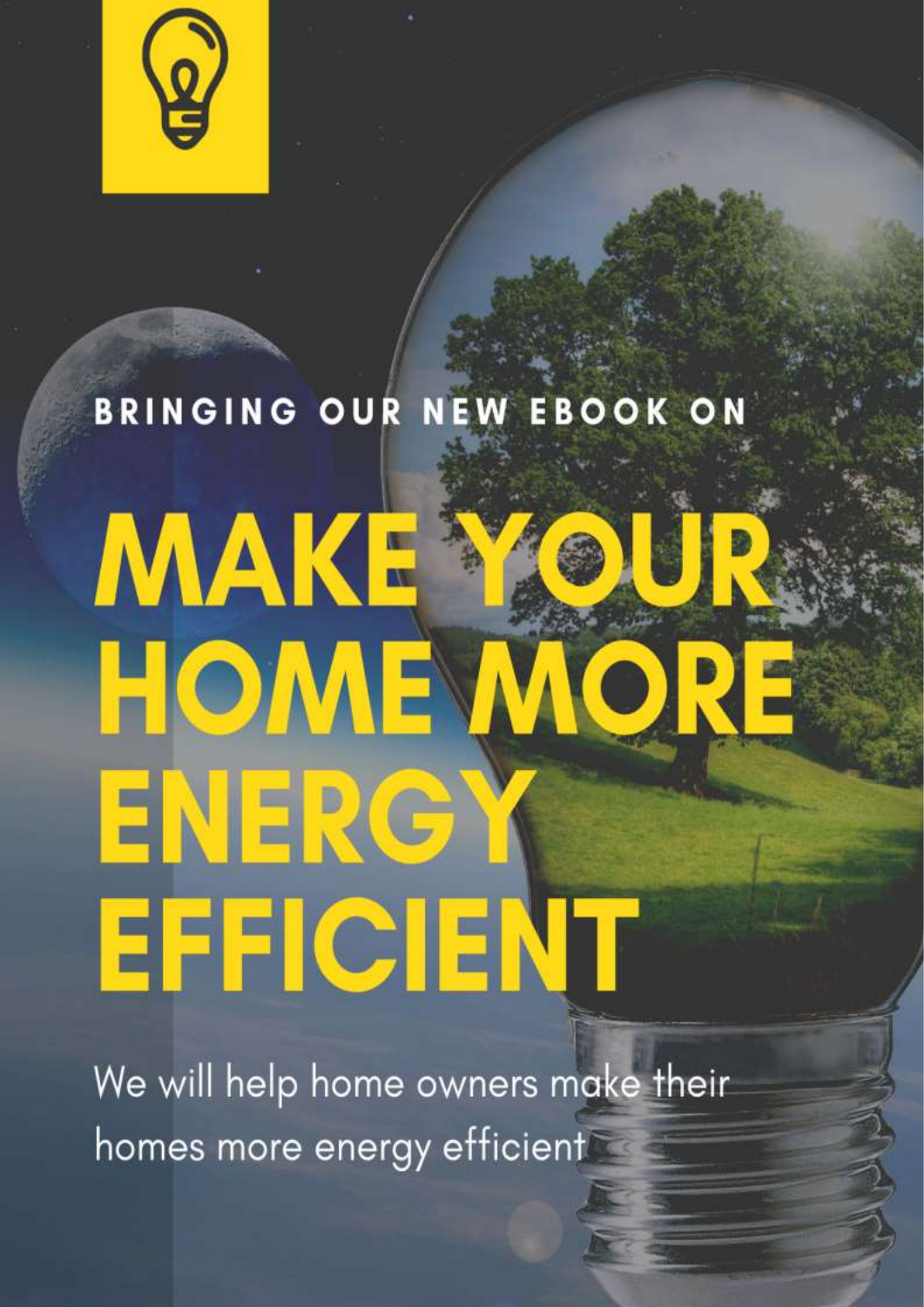# Why would I want to make my home more energy efficient?

A more energy efficient home means cheaper bills and a reduction in your carbon footprint. From loft insulation to low carbon heating, we look at the most effective options, how much they cost, and the potential downsides. Here's how to make your home more energy efficient.

# Where should I start?

To find out how energy efficient your home is, you simply order an Energy Performance Certificate or EPC for short.

An EPC is a document that shows how energy efficient a property is on a scale of A to G with A being the most efficient and G being the least. It also gives practical recommendations on what can be done to improve the rating.

An EPC costs between £60 and £120, depending on your property size and can only be produced by an accredited energy assessor.

## I have my EPC, what's next?

It's now time to start considering which energy efficiency improvement(s) to undertake and when. This is what we call an Energy Efficiency Plan. This may seem rather daunting, especially if you live in an older property that is draughty, dated and could benefit from lots of different possible measures.

The key is to research and evaluate all the options available to you before deciding. You'll want to get a good idea of what any improvement work involves, the costs, the potential savings on energy bills per year, as well as understand what can go wrong.

It's also worth noting that retrofitting an older property nearly always comes with risks and compromises. You, and the professionals you hire to install eco measures, are unlikely to know everything there is to know about your property, and the materials and building techniques used at the time it was constructed.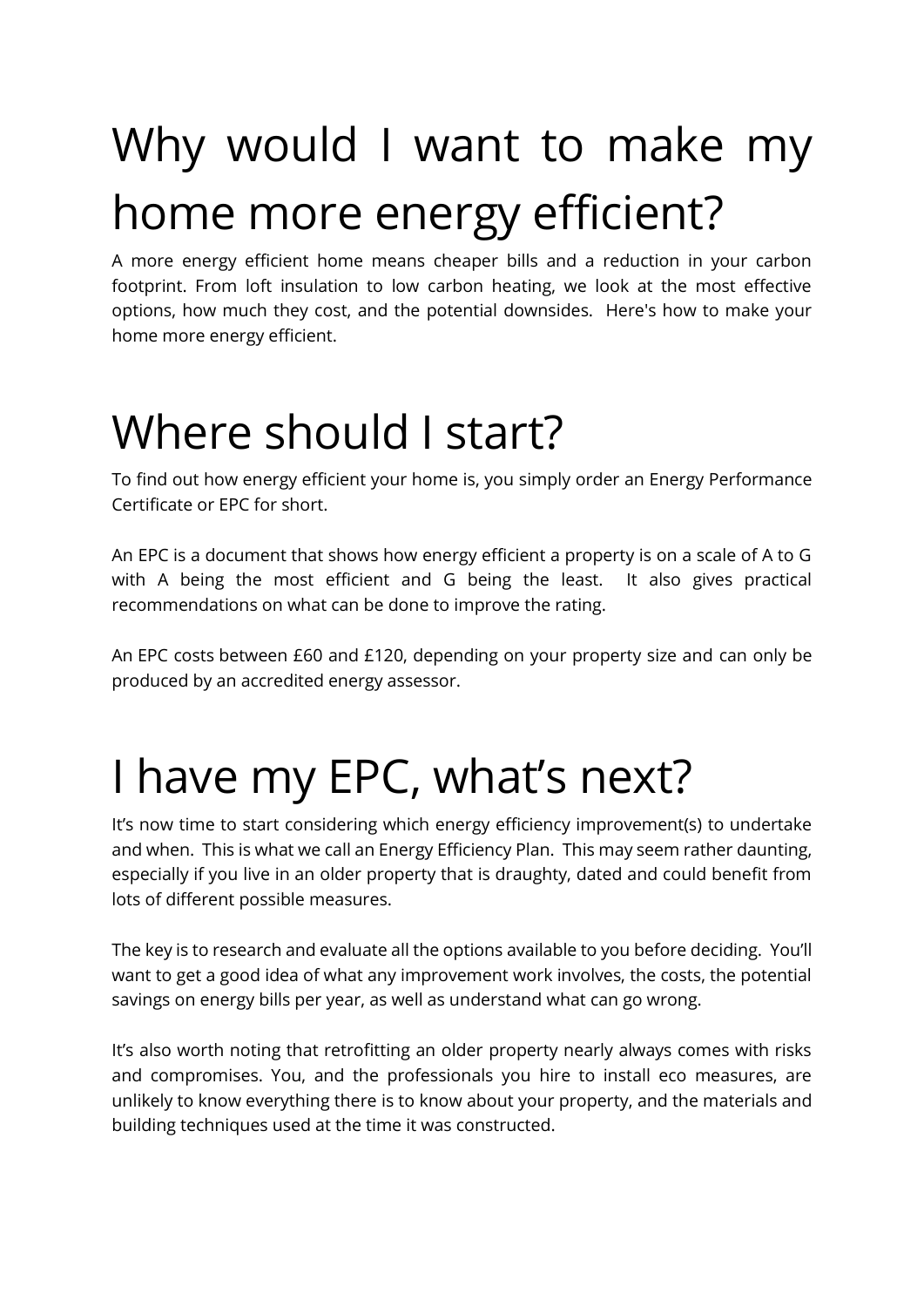# What are some of the energy efficient measures?

How to make your home more energy efficient: There are several options available to you depending on the type of property and your budget.

#### **Loft insulation**

When you're asking how to make your home more energy efficient, there are lots of reasons why people start at the top. This is because it's reasonably priced, effective and involves the least disruption to your home. Energy Saving Trust says a quarter of heat is lost through the roof in an uninsulated home.

#### **Double glazing**

There are definite energy saving advantages in upgrading single glazed windows to double glazing. Replacing windows is not very disruptive and the benefits to the look and feel of your home are instant. Home buyers often expect double glazing, so it's an advantage when it comes to selling your home too.

#### **Cavity wall insulation**

Around a third of a home's heat is lost through the walls so therefore if you get cavity wall insulation, this can reduce how much heat you lose through your walls. If you're looking at how to make your home more energy efficient and if you have cavity walls, this could be worth looking into.

#### **Internal wall insulation**

If your home has solid walls, you can't install cavity wall insulation so therefore internal wall insulation may be an option. Internal wall insulation involves fitting insulation boards to the walls inside your home or fitting a stud wall filled with insulation material.

It's more expensive than cavity wall insulation and you will lose space inside your home.

#### **External wall insulation**

External wall insulation involves fixing a layer of insulation material on your home's exterior walls, then covering it with a special type of plasterwork or cladding. The final finish can be textured, smooth, painted, tiled, pebble-dashed, panelled or finished with brick slips.

While external wall insulation has lots of advantages, it is very expensive. You'll also need to consider the cost of adjusting fixtures and fittings that sit on the wall, such as drainpipes and boiler flues.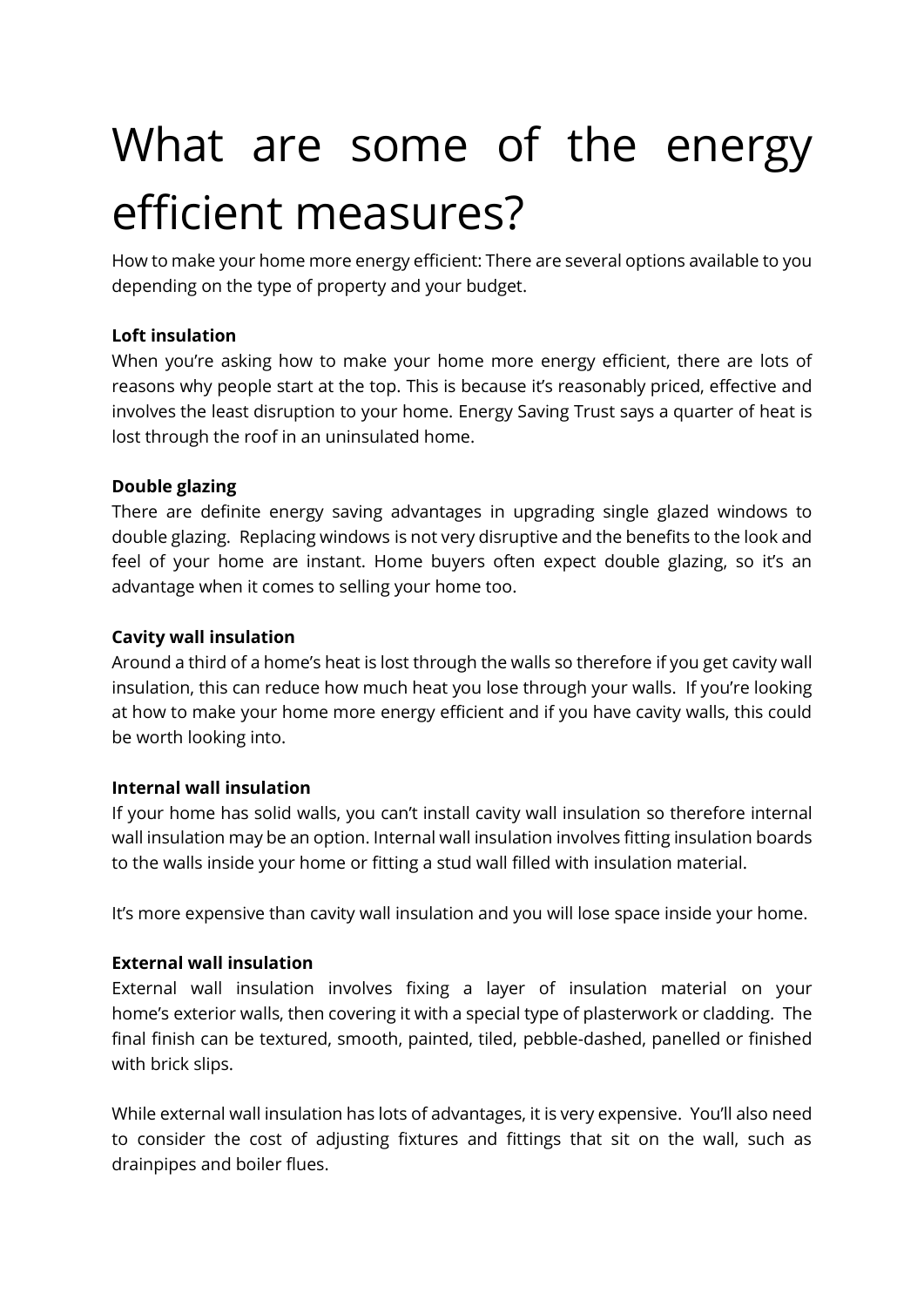#### **Floor insulation**

Installing floor insulation is another way to reduce draughts at ground level and cut your energy bills. If you have solid concrete flooring, which became typical from the late 1930s, the insulation will be laid on top before you apply a new floor covering. Older homes will usually have suspended timber floors. These can be insulated by lifting the floorboards and laying mineral wool insulation, held in place by netting between the joists.

#### **Heat pumps**

If you want to try to cut your energy bills and your carbon footprint, another option is to upgrade to an eco-friendly heating system such as an air or ground source heat pump. Heat pumps capture heat from the outside and move it into your home. And while it uses electricity to do this, the amount of heat it provides your home should be much greater than the amount of electricity the system uses.

#### **Solar panels**

Solar electricity panels, also known as photovoltaics (PV), capture energy from the sun and convert it into electricity that you can use in your home. So by installing solar panels, you can generate your own renewable electricity. And while installing solar panels is expensive, if you can afford it and have the space it's one of the most effective ways to reduce how much energy you need to buy.

# It's a little too much to take in, can you help me?

Of course, we can work with you from start to finish and can have as little or as much involvement as you like. We can carry out your EPC and work with you to create an energy efficiency plan including a fully costed refit with timescales.

Once the works are done, we can update your EPC, create your energy file and provide all the appropriate certificates/completion certificates.

It is important to keep all your certificates and proof of works in your energy file as these are likely to be needed if you decide to sell or rent your home or update your EPC.

Our plan also shows you how to change your energy lifestyle to save even more on your energy bills. Have a look at the 3 packages on the next page for more information.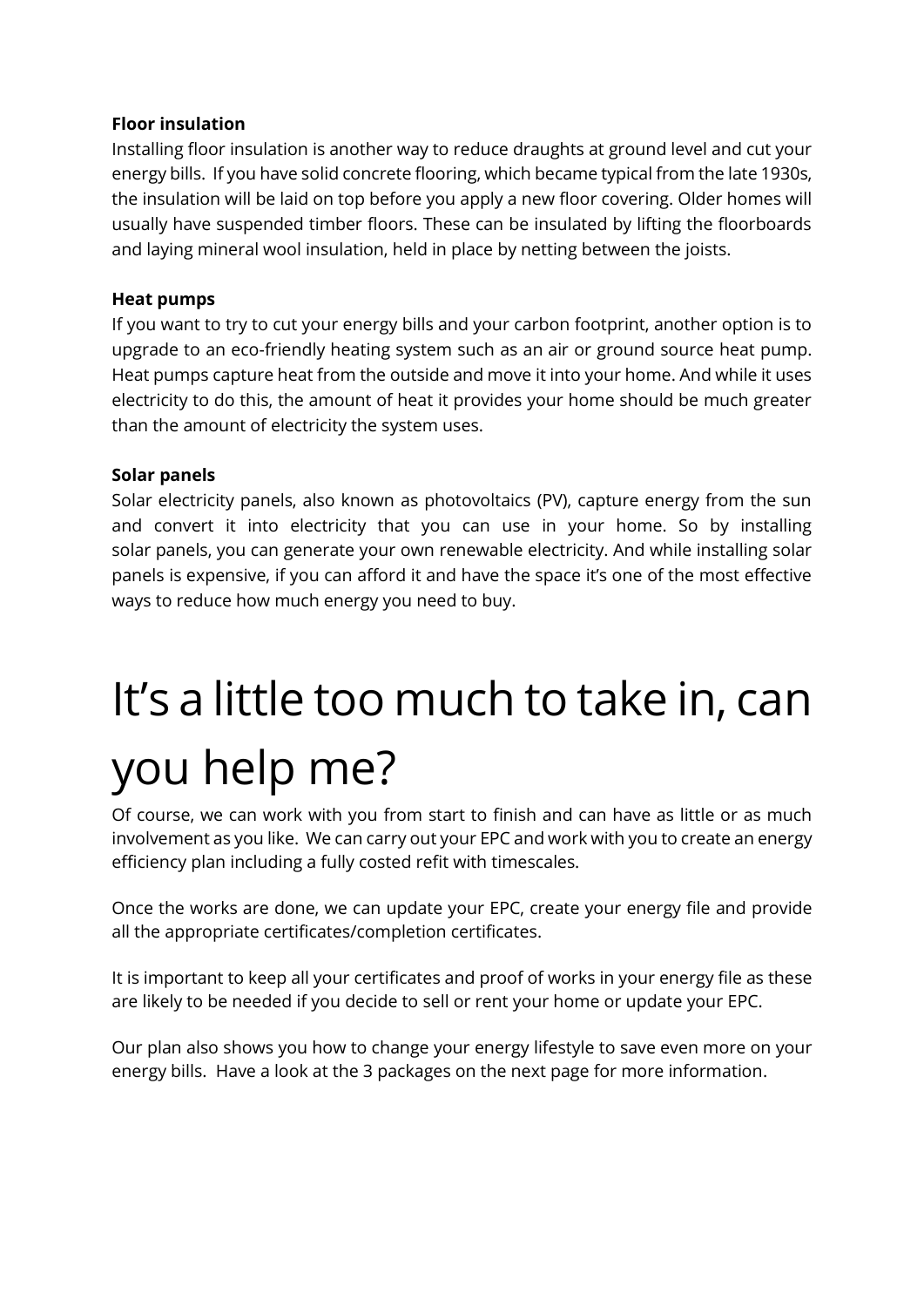### Energy Consultancy Packages

#### **Standard**

# £25per property

Produce EPC (current) Produce EPC (potential) Advice & Recommendations Standard Report **[BOOK](https://assessmenthive.co.uk/get-in-touch/) NOW**

#### **Premium**

### £50per property

All points in standard Produce Energy Efficiency Plan Create your Energy Efficiency File In Depth Report **[BOOK](https://assessmenthive.co.uk/get-in-touch/) NOW**

**Full Monty**

## £100<sub>per property</sub>

All points in Premium Fully Costed Energy Efficiency Plan Provide U Value Certificates Comprehensive Guidance **[BOOK](https://assessmenthive.co.uk/get-in-touch/) NOW**

The above plans are subject to VAT at the prevailing rate and do not include any site visits.